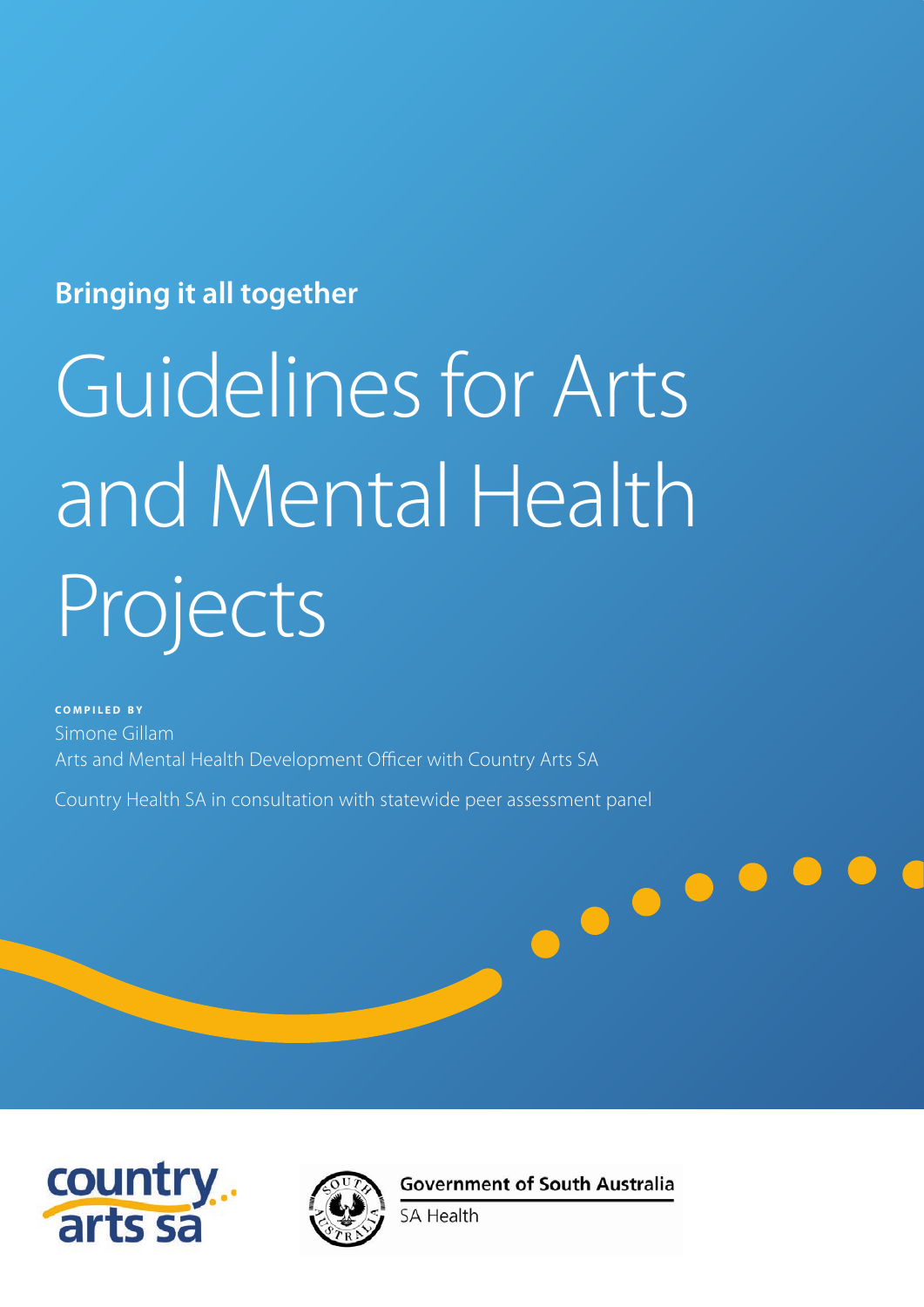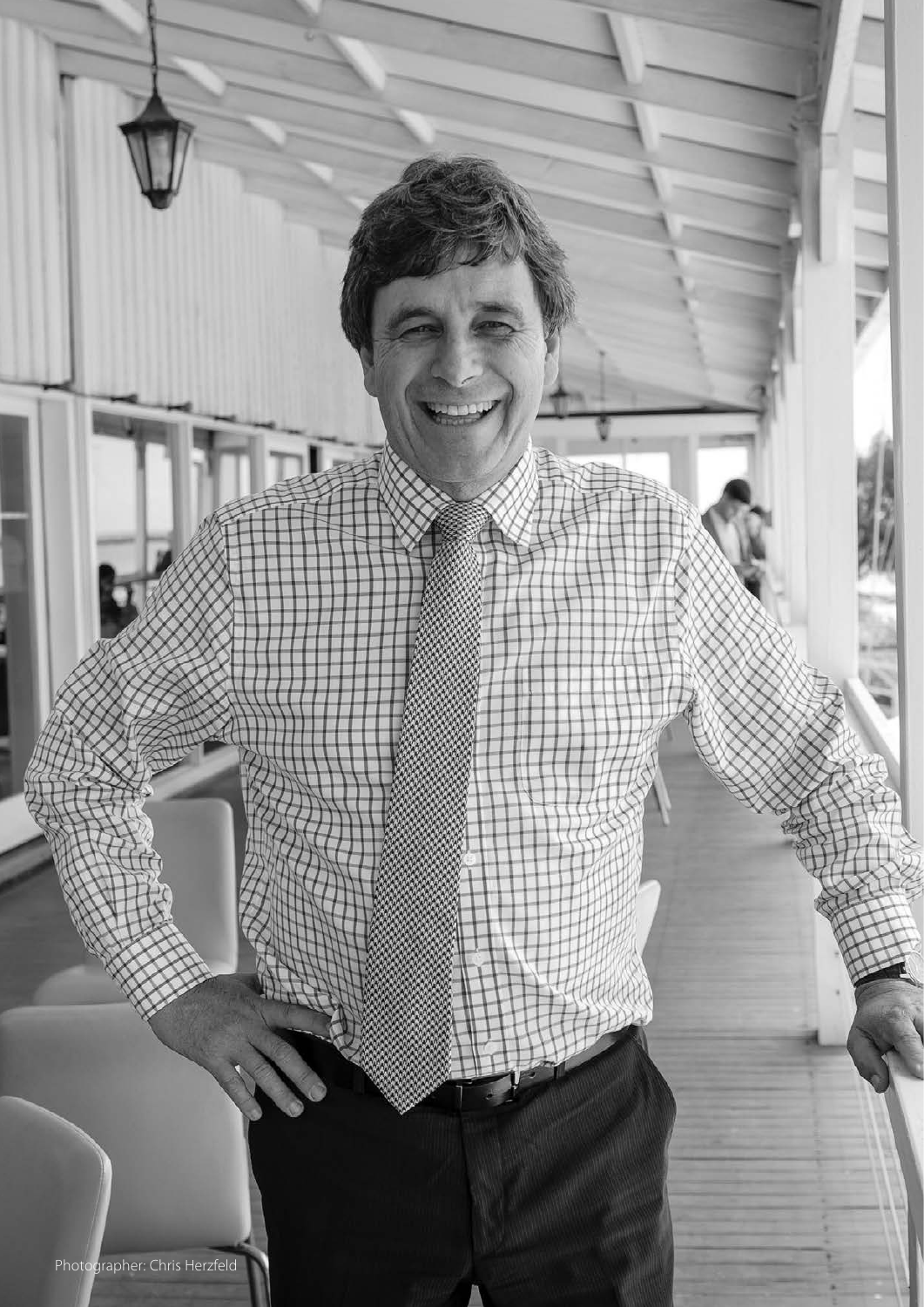# Introduction

**The intersection between arts and health is playing an important part in the area of mental health and wellbeing.**

As the discussion grows and the benefits of this area of practice are documented, focus is now being shifted to how practitioners from both the health and arts sides of the conversation deliver their business. In regional South Australia, artists are showing health practitioners new ways of engaging with their clients, creating more positive health outcomes, but also generating creative new ways of delivering health messages and practices.

These protocols and guidelines for arts and mental health projects have been developed to better equip artists and mental health workers in this arena. It is intended this initiative will generate a more skilled workforce and employ more innovative models of delivery.

This is a result of a long standing partnership between Country Health SA and Country Arts SA responding to the call from both the arts and health sectors for resources such as these Guidelines. One of the main aims of the partnership is to increase opportunities for social connection using arts and culture as an opportunity to improve wellbeing. The program has a regional state-wide strategic approach and one of the outcomes is the development of a set of workable, respectful, ethical standards for people working in the arts and mental health. This resource will assist artists and mental health workers to demonstrate best practice when working with participants and to support them to achieve their health and artistic goals.

PSaffl

Steve Saffell Country Arts SA CEO

New ways of delivering our business for:

**Participants Mental Health Practitioners Artists**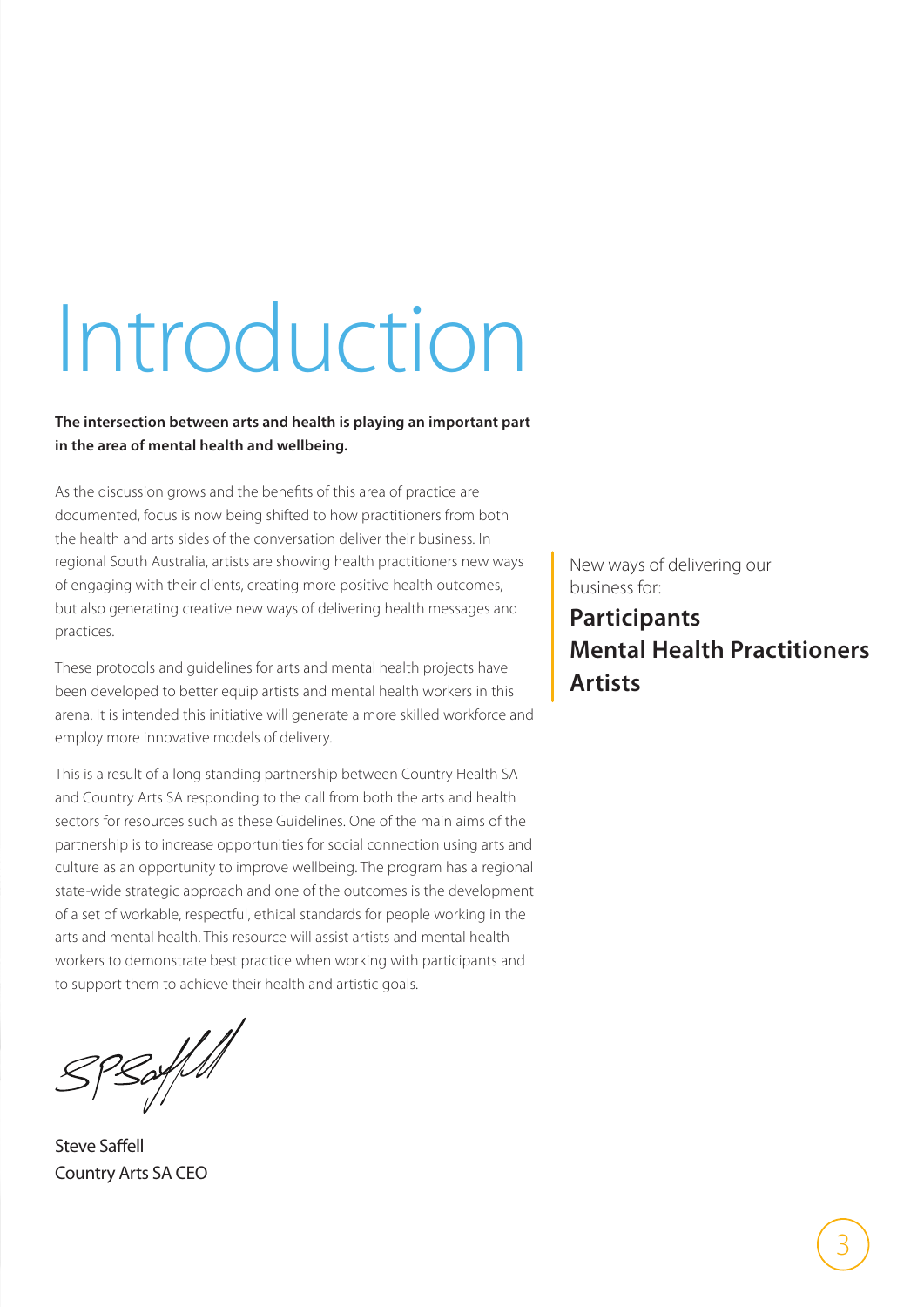# What is this document?

This document is a quick reference resource to provide support and guidelines for artists, mental health workers, and participants in arts practice.

It is designed to aid access and inclusion to arts and cultural activity. It is not a resource for art therapy (a form of psychotherapy used within a counselling framework).

However it is a resource for art activity where participants do not need to have any experience or skill in art making. The process is not about creating aesthetic outcomes but about effecting change and growth through artistic expression in a safe and supportive environment.

Projects that incorporate social inclusion, value diversity, enhance cultural expression and develop skills benefit the individual and the community as a whole. Where creativity in all fields is nurtured and appreciated, opportunities for community contributions arise.

Mental illness can be a barrier to participation in community involvement. However, participation in arts and cultural projects can link people back to their community providing pathways to self-expression, recreation, training and employment. Art and Mental Health projects can be an effective way to engage, educate and promote a positive health message. Engagement in the arts provides the opportunity to come together and share experiences which can be healing and transformative.

Community art projects provide the opportunity to share stories which is particularly important for isolated, regional communities. Creating art provides a powerful medium for change and contributes to personal development. It is through the creative activities that we participate as individuals, groups and communities that we gain a sense of collective identity, a sense of place and a sense of belonging. Meaningful creative activity can provide the opportunity for personal growth and a way to make connections between individuals and the broader community.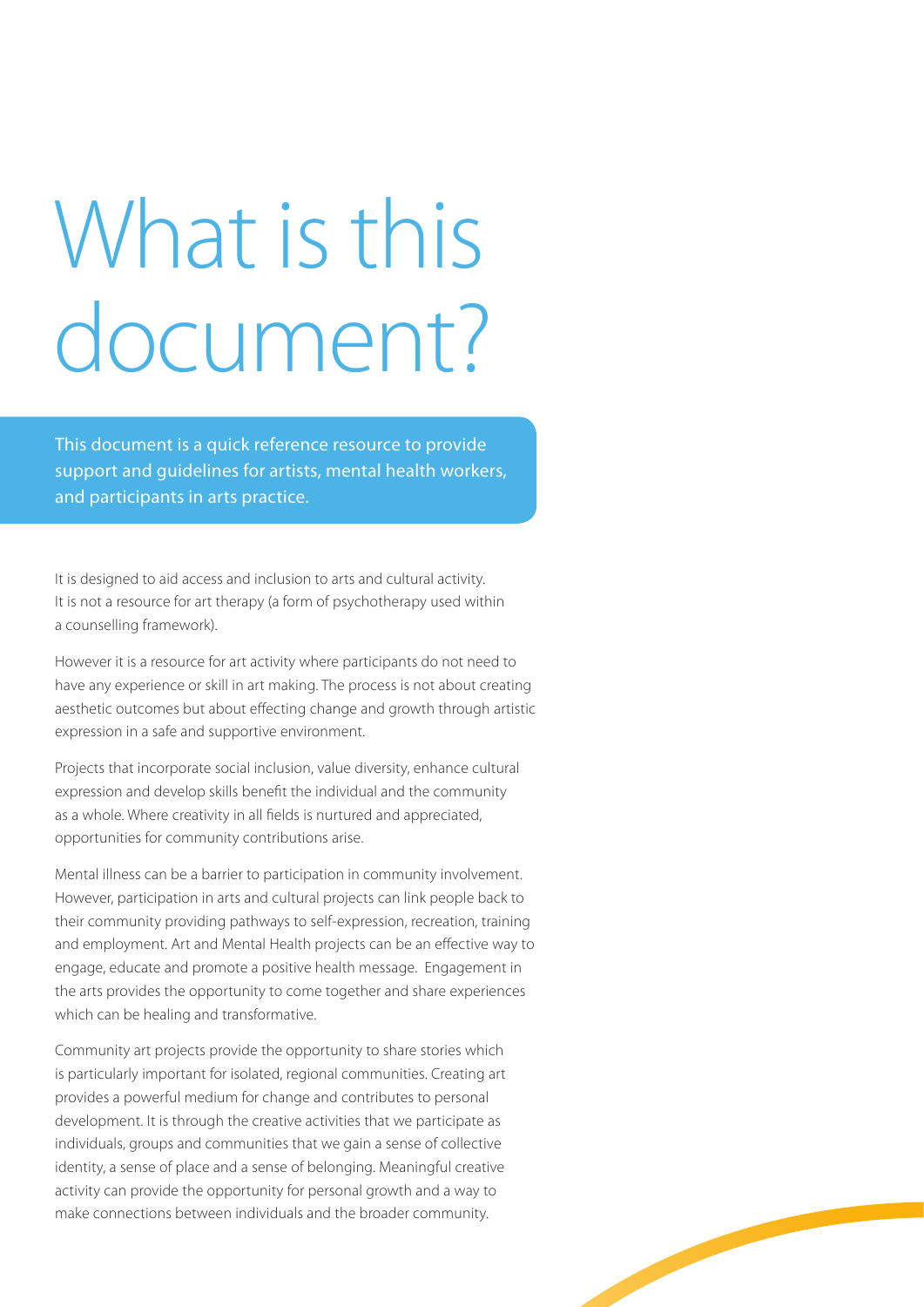## Mission statement

The guidelines are a useful resource for planning successful projects and developing positive outcomes. It can be used as a "check list" outlining principles for mental health workers and artists working in mental health. It is a resource that aims to provide professional support and advice to achieve best practice when working in arts and mental health. It has been developed by the Arts and Mental Health Development Officer for Country Arts SA in conjunction with a statewide peer assessment network of professionals in the field of Arts and Mental Health.

The main philosophy behind the guidelines is to foster mutual respect between artists, mental health workers and participants. These guidelines can be used in all art and cultural fields; visual arts, dance, music, performance, digital media, literature, sculpture, textiles etc

The following four sections outline responsibilities for:

- **•**  Joint responsibility of the Artist and Mental Health Worker
- Participants/Consumers/Carers
- **•**  Artists
- **•**  Mental Health Workers

With these guidelines we aim to encourage and enhance social inclusion by promoting best practice for all involved in the field of arts and mental health.

"Regional Arts Australia improves the lives of regional and remote Australians through arts and culture by providing access to outstanding home-grown cultural experiences and supporting community well-being and development." – RAA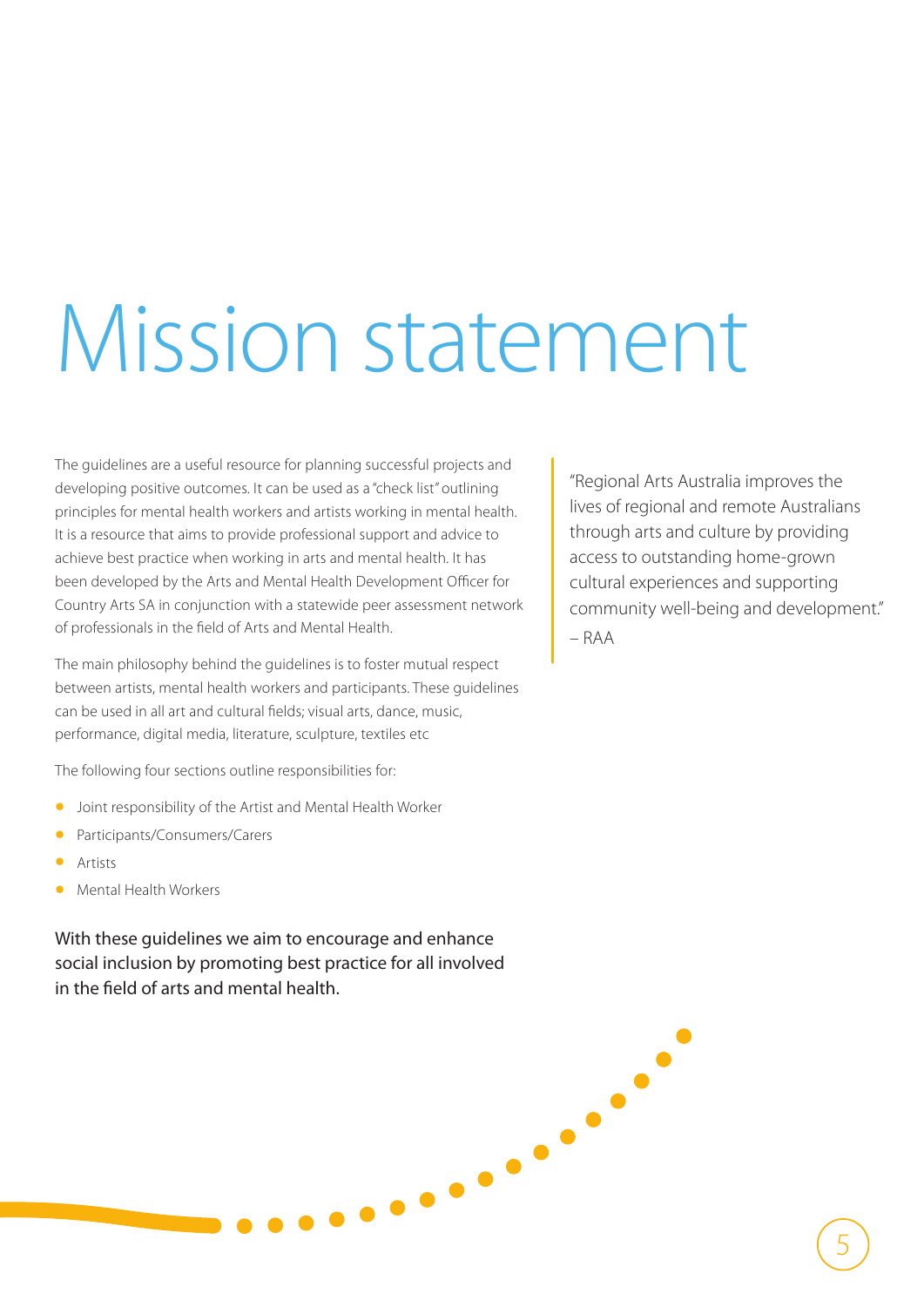# Checklist before you start

|  | $\mathcal{L}^{\text{max}}_{\text{max}}$ and $\mathcal{L}^{\text{max}}_{\text{max}}$ and $\mathcal{L}^{\text{max}}_{\text{max}}$ |  |
|--|---------------------------------------------------------------------------------------------------------------------------------|--|
|  |                                                                                                                                 |  |
|  |                                                                                                                                 |  |
|  |                                                                                                                                 |  |
|  |                                                                                                                                 |  |
|  |                                                                                                                                 |  |
|  |                                                                                                                                 |  |
|  |                                                                                                                                 |  |

Mental Health First Aid Training http://www.sahealth.sa.gov.au

WHS compliant art spaces and materials http://accessarts.org.au/index.php/about-us/quality-assurance/workplace-health-safety-policy/

Undertake risk assessment/management and have strategies in place to address issues that may arise

Have access to support staff from mental health services during the project

Create a nurturing, safe, supportive, positive environment

Marketing of the workshop, event, and/or activity

Be responsible for the logistics of a project

Ensure arrival of materials and equipment well before the event

Organise housekeeping, tea, coffee, refreshments, ventilation, light, heating and/or cooling

Provide the appropriate amount of materials for the number of participants

Obtain consent forms from all participants **before** taking any photographs Be clear about where, if and how images are to be used

Ensure suitable insurance has been obtained for the number of participants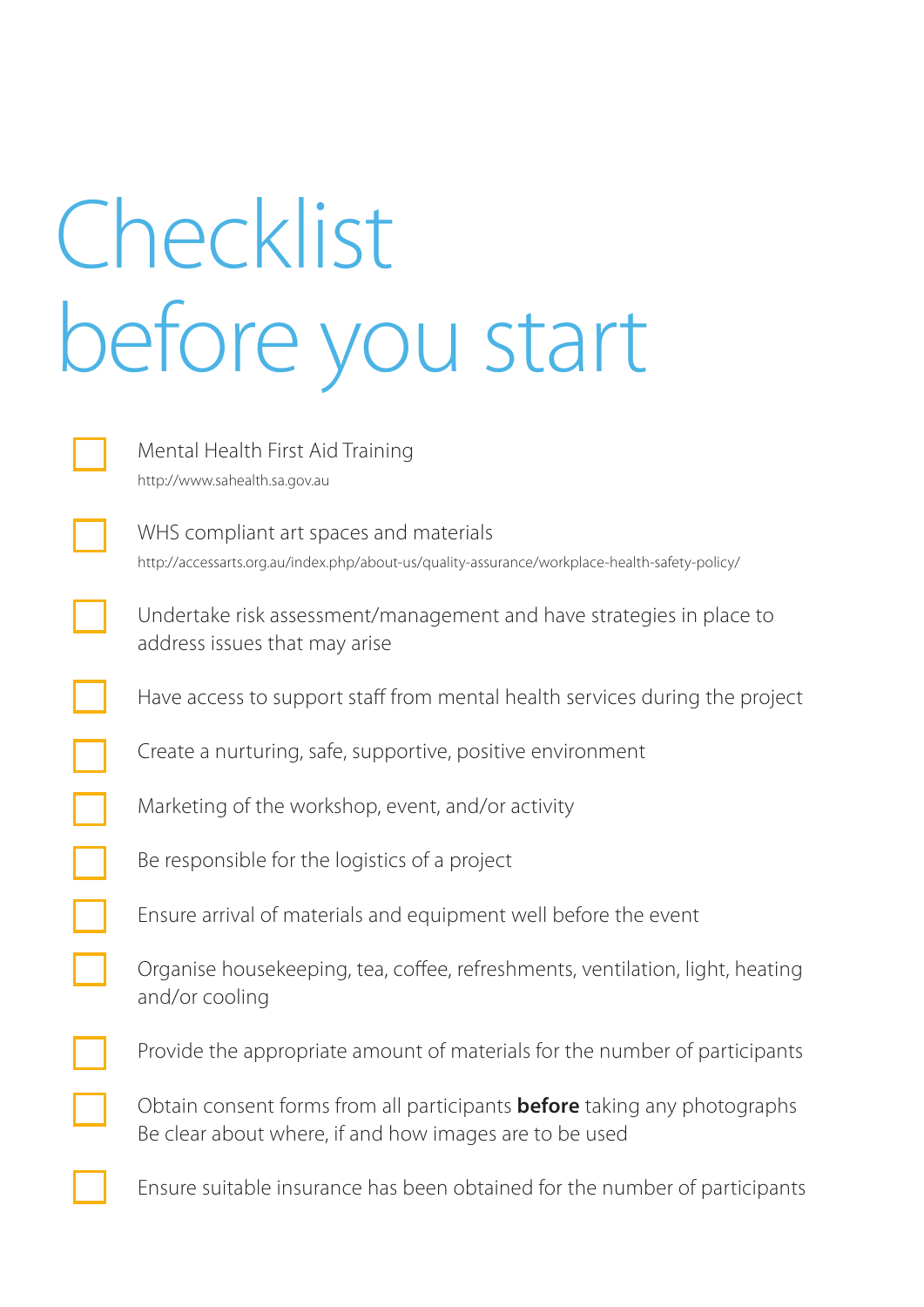# Joint Responsibility

### of Artist and the Mental Health Worker

- **•** Prior to projects starting it is important that the artists and the mental health workers discuss special needs, protocols, the project brief and the evaluation model.
- **•**  Have a clear understanding of how group norms are established and how to address the importance of maintaining confidentiality in the group as well as limits to confidentiality if someone is at risk.
- **•** The artist, mental health workers and participants should have a discussion about what is going to be achieved with expectations clarified.
- **•** Discuss with potential participants to get their ideas and input.
- **•** Ensure ordering of materials, booking of equipment, venue and preparation of the work space is achieved well before the commencement of the project.

"The power of the Arts, and especially creative arts, is especially suited to playing a role in addressing social isolation and contributing to mental health recovery through building social skills and personal confidence."

### **Robert Petchell**

 $\bullet$ 

Program Director of The Jam The Mix The Gig program (JMG)

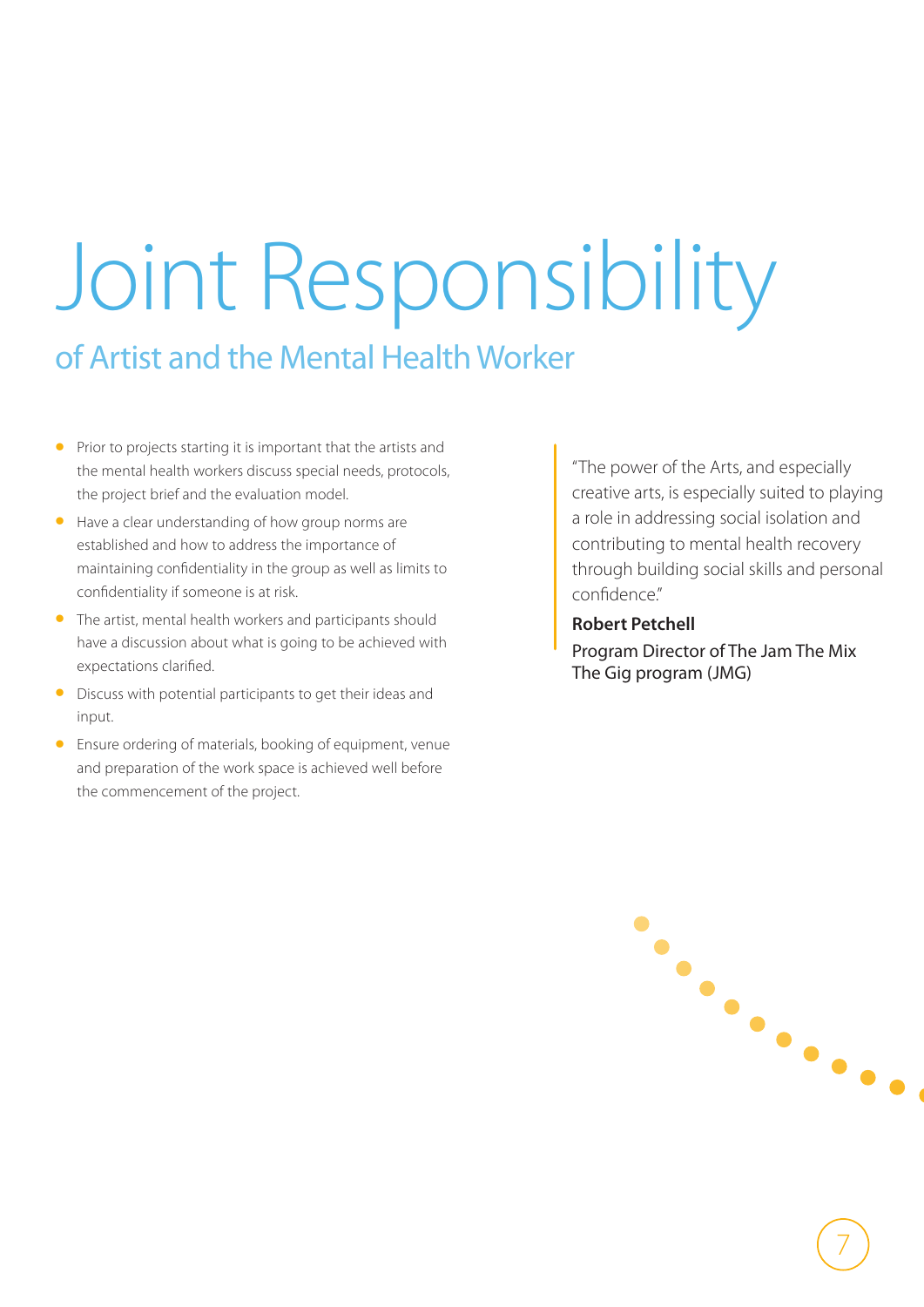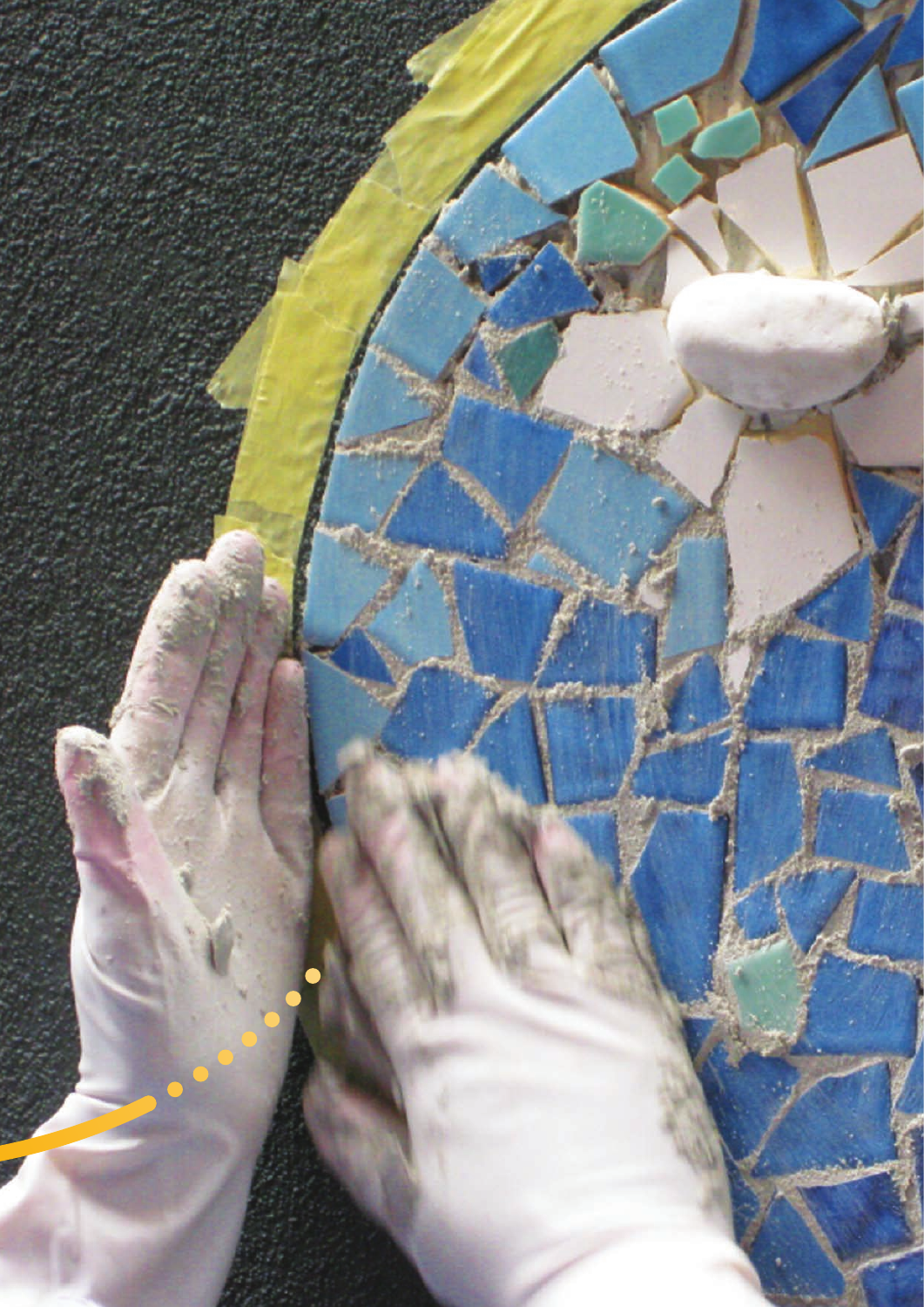# Participant

Participants recognise that creative challenges and practice can lead to growth and wellbeing, and that participation is voluntary at all times.

- **•** Develop and document agreed group norms in collaboration with stakeholders.
- **•**  Refer to group norms at the beginning of every session.
- **•**  Outline values including respect for others and their art practice.
- **•** Feel free to ask questions and seek advice.
- **•**  Take part in the process and develop pride and ownership of your work through participation. Contribute to decision making.
- **•**  Attend out of choice i.e. the activity is not necessarily part of a mental health plan.
- **•** Practise self-care strategies.
- **•** Participate and explore the arts activity in a way that makes you feel comfortable.
- **•** Provide feedback to inform art workers about their practice.

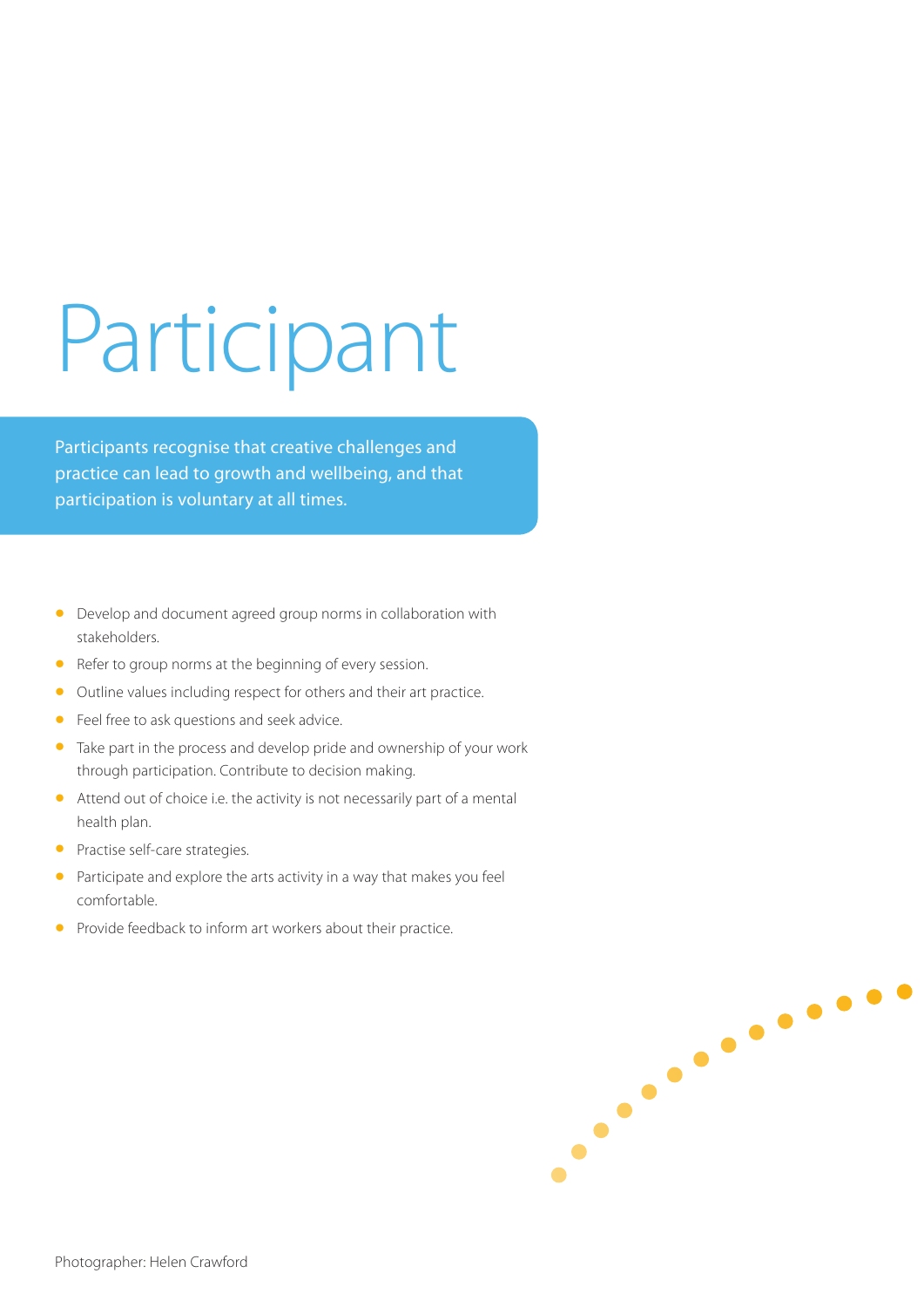# Artist

Artists working in mental health must recognise that the wellbeing of participants in the creative activities they facilitate is paramount.

### Create a safe and inclusive setting. How do you do this?

### **Establish and maintain group norms**

- **•**  Work collaboratively to develop group norms including the importance of confidentiality.
- Value what the participant brings to the project.
- **•**  Remain open and respectful to the skills of others and foster these skills.

#### **Practise active listening skills**

- **•** One option is to choose a theme by consulting with the group – work with them, not at them.
- **•**  Prepare open-ended questions to encourage discussion.
- **•** Practise and foster collaboration.
- **•**  Any theme should be positive, appropriate and relevant, capturing the interest and imagination of all participants.
- **•**  Allow personal preference to prevail.

#### **Support participants to have a positive experience**

- **•**  Stress a positive "you can do it" attitude.
- **•**  Emphasise your willingness to give help when wanted.
- **•** Practise non-judgmental (verbally or non-verbally) observations of the work.
- **•**  Leave interpretation of the work to the creator. (Never interpret somebody's work).
- **•** If you critique work it needs to be factual responses to the media and/or technique and not judgmental interpretation of the work. This should be done in an encouraging, motivating and caring manner.

"The act of creating again has enabled me to make some changes in my life that needed to happen. I am painting and drawing again and feel I am back in the creative flow."

**Participant** Mifsa Art Group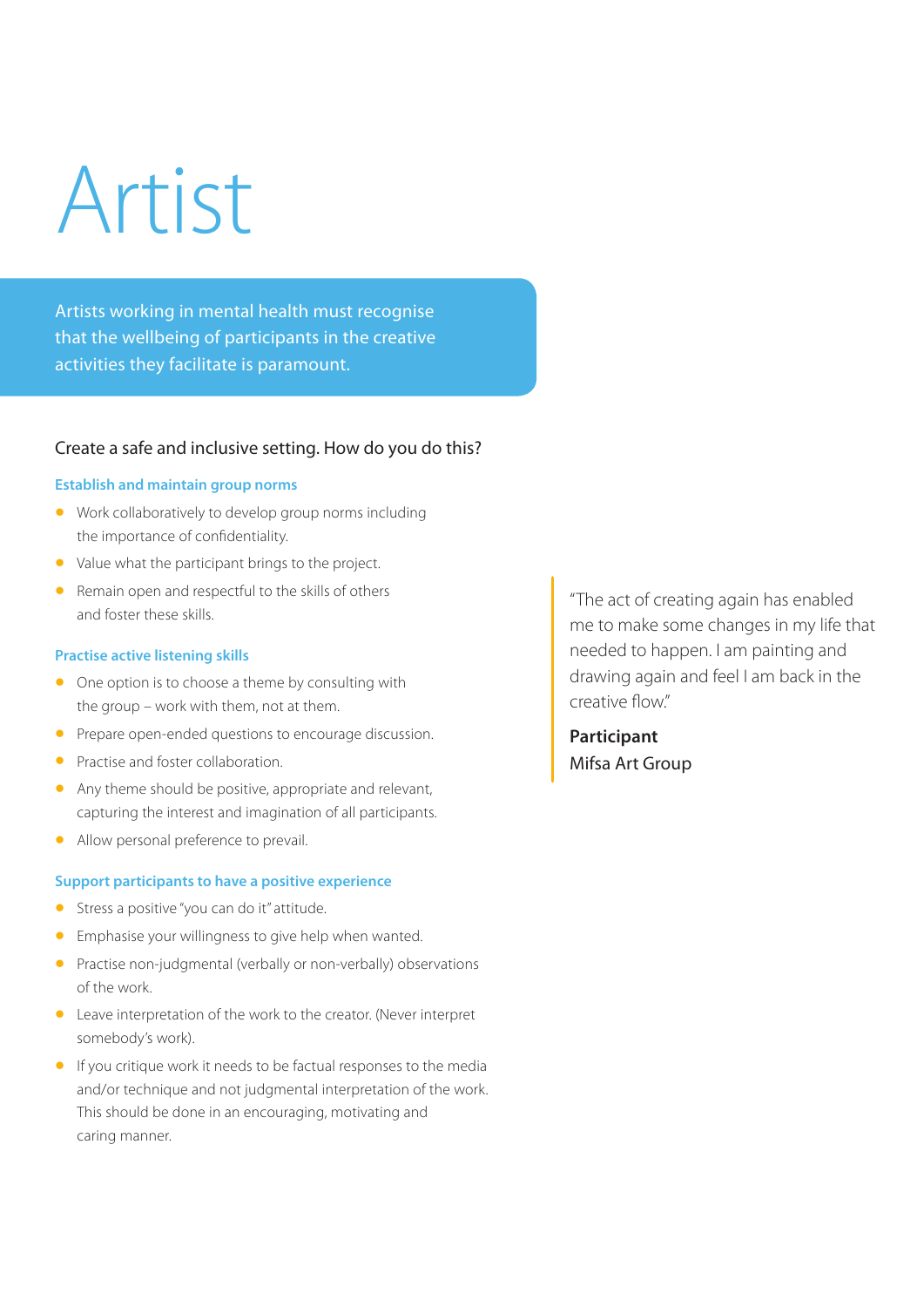- **•** Never analyse a person's mental state through their work. What is happening is Art Activity not Art Therapy.
- **•**  Allow participants the time to opt out of an activity if necessary.
- **•** Encourage, but don't push to achieve results.
- **•**  Be genuine, authentic and have fun.

#### **Model professional practice**

- **•**  Support independent arts practice and professional development and interaction beyond the group.
- **•** Promote the value of independence within an arts practice by allowing people the dignity of risk within their own artistic journey respect decisions to have a go in their own way.

#### **Model positive behaviour**

- **•**  Avoid "taking over".
- Demonstrate and encourage creative risk taking.
- **•**  Build participants resilience by modeling resilience. When something doesn't work demonstrate how to deal with "lessons". See them as opportunities and be "curious" when things don't turn out as planned.
- **•** Seek feedback to inform the success of a project and the approach you are taking.
- **•**  Use either written or verbal feedback, for example "how did everyone go after the workshop last week?" People unfamiliar with an art form may benefit from support and encouragement within a group context.
- Do not single people out or directly discuss someone's practice until they are in a space to be able to. A group question is a good way of sharing where people are limited with their confidence and experience.

"Sometimes things that come up during these creative workshops are sensitive that is why it is so important to have access to a trained mental health worker, it is not the role of the artist to be the social worker."

### Arts and Mental Health Development Officer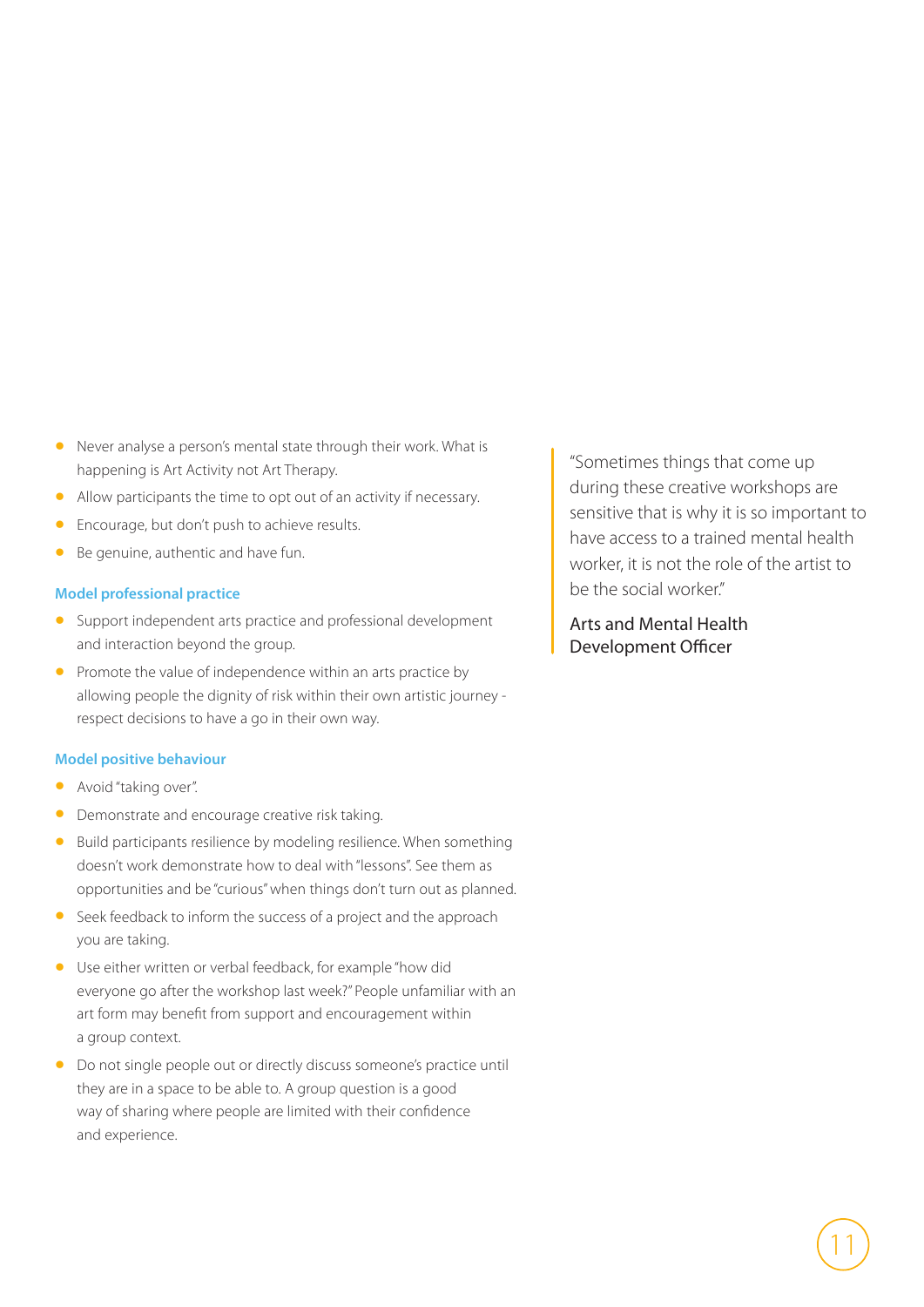# Mental Health Worker

Mental Health workers recognise the value of engagement in creative activity for all, and the importance of effective facilitation and support in creating a safe, supportive and welcoming environment.

#### **Create a safe space**

- **Provide Accredited Standards** 
	- **•**  WHS with art materials and equipment
	- **•**  Mental Health First Aid
	- **•**  General First Aid
	- **•**  Police Checks
- Provide a welcoming space.
- **•** Arrange transport for clients if necessary.
- **Maintain confidentiality.**
- **•** Consider the physical set up of the space.
	- **•** Is there room to move?
	- **•** Is there disability access?
	- **•** Are there any barriers that could restrict access / participation?
- **Respect the nature of the creative process** 
	- **•**  time required
	- **•** clear instructions to enable the creative process to happen
	- **•**  enable experimentation
	- **•**  evaluation

#### **Manage issues and concerns if they arise**

- **•**  Refer to the group's norms.
- Oversee the wellbeing of the group.
- **•**  Assist in maintaining focus through encouragement.
- **•**  It is the responsibility of the mental health practitioner to refer to appropriate services if the involvement in the creative session brings up psychological issues requiring additional or specialised support.
- Check how the behavior of some of the participants might be affecting the other members of the group and manage appropriately.
- **•**  Regularly review, adapt and modify as required.
- **•**  Be flexible and tailor activity to people's individual circumstances/ interests.
- Be aware that plans may need to change to suit the

"The project plan needed modification due to participants own personal circumstances and just being there was enough of an achievement that day. Observing and just watching what others were doing and listening to conversations provided a distraction and diversion to other issues happening in their life. Even though they didn't join in, it didn't matter, being there was part of their success."

### Artist and Mental Health Worker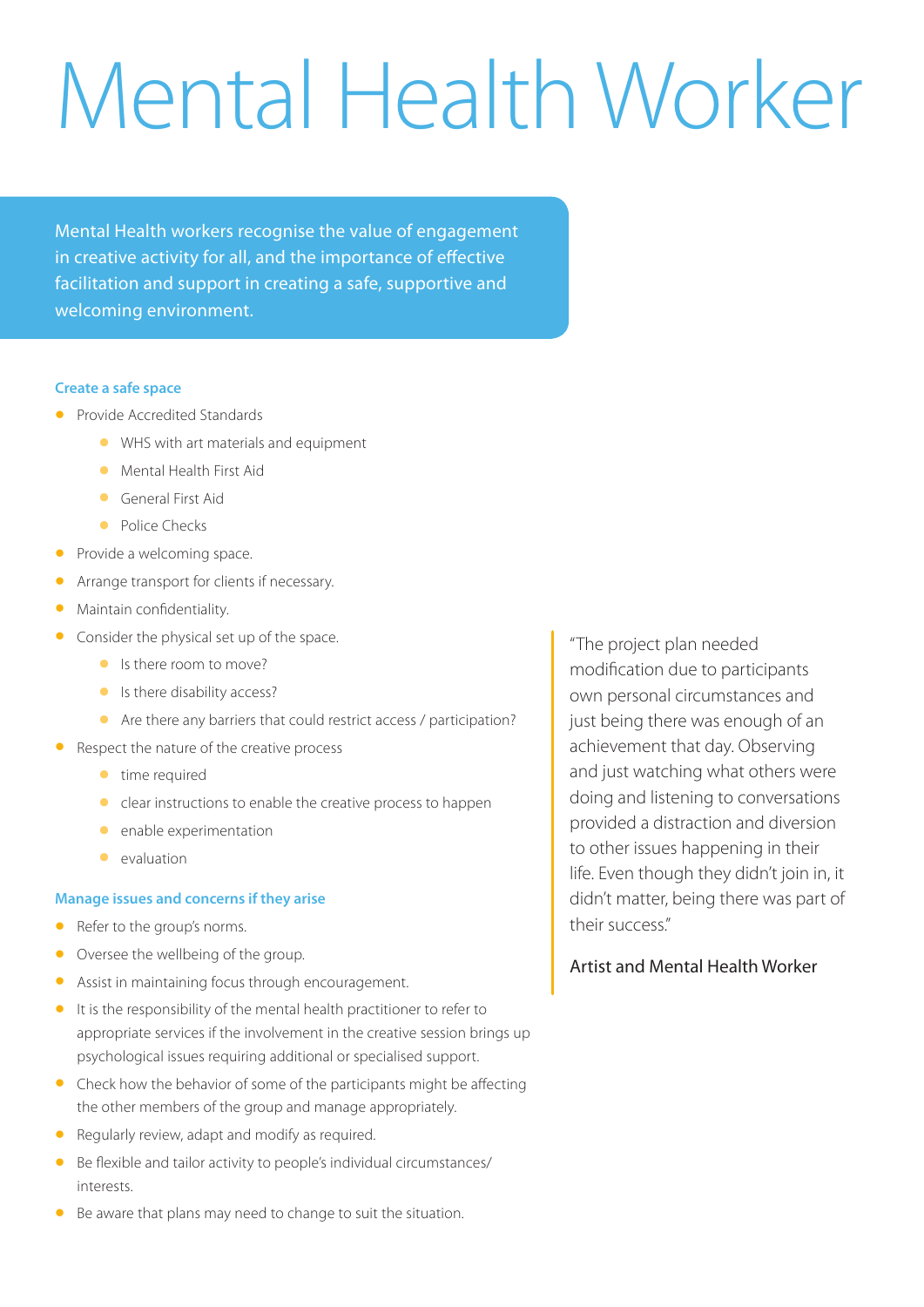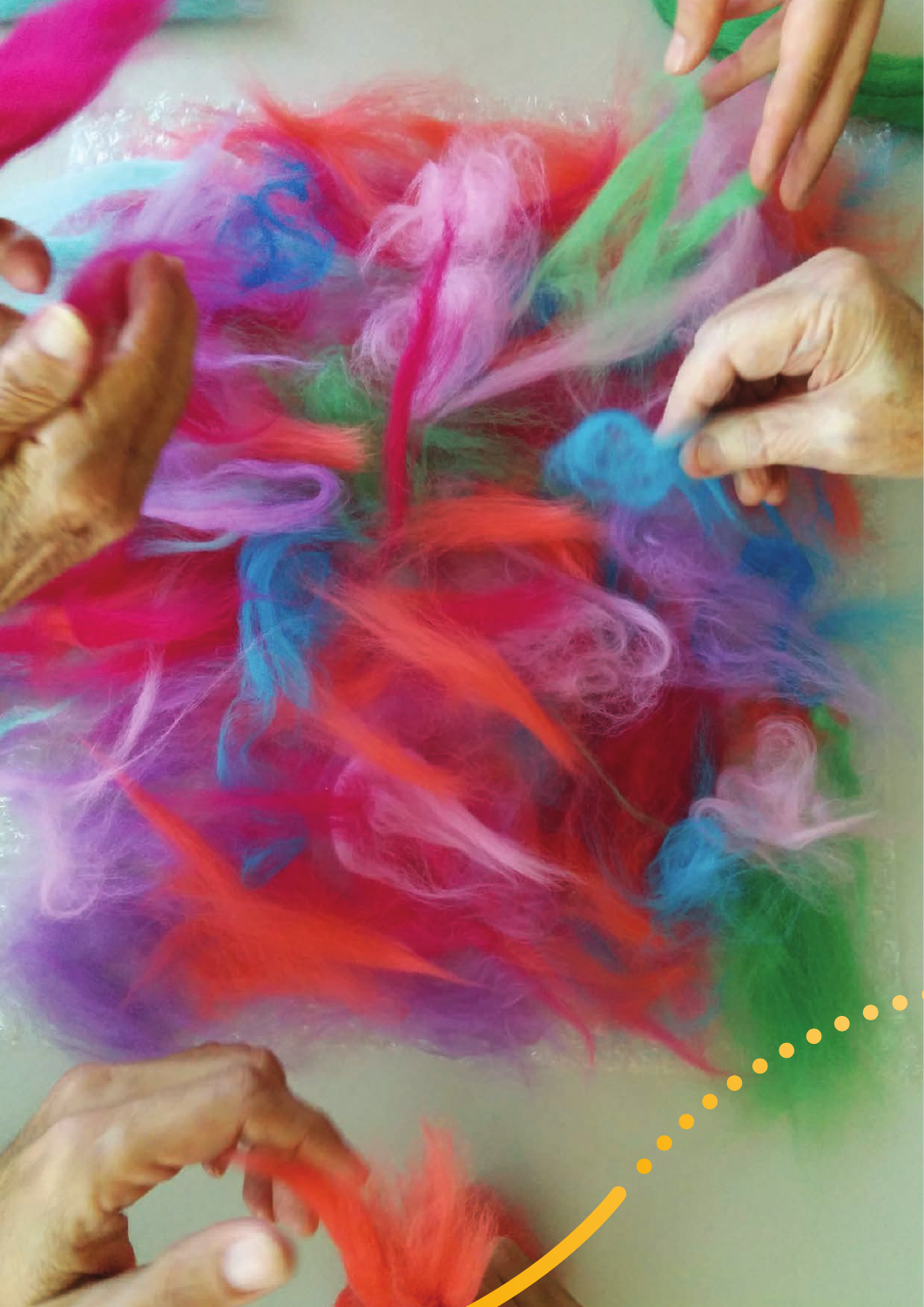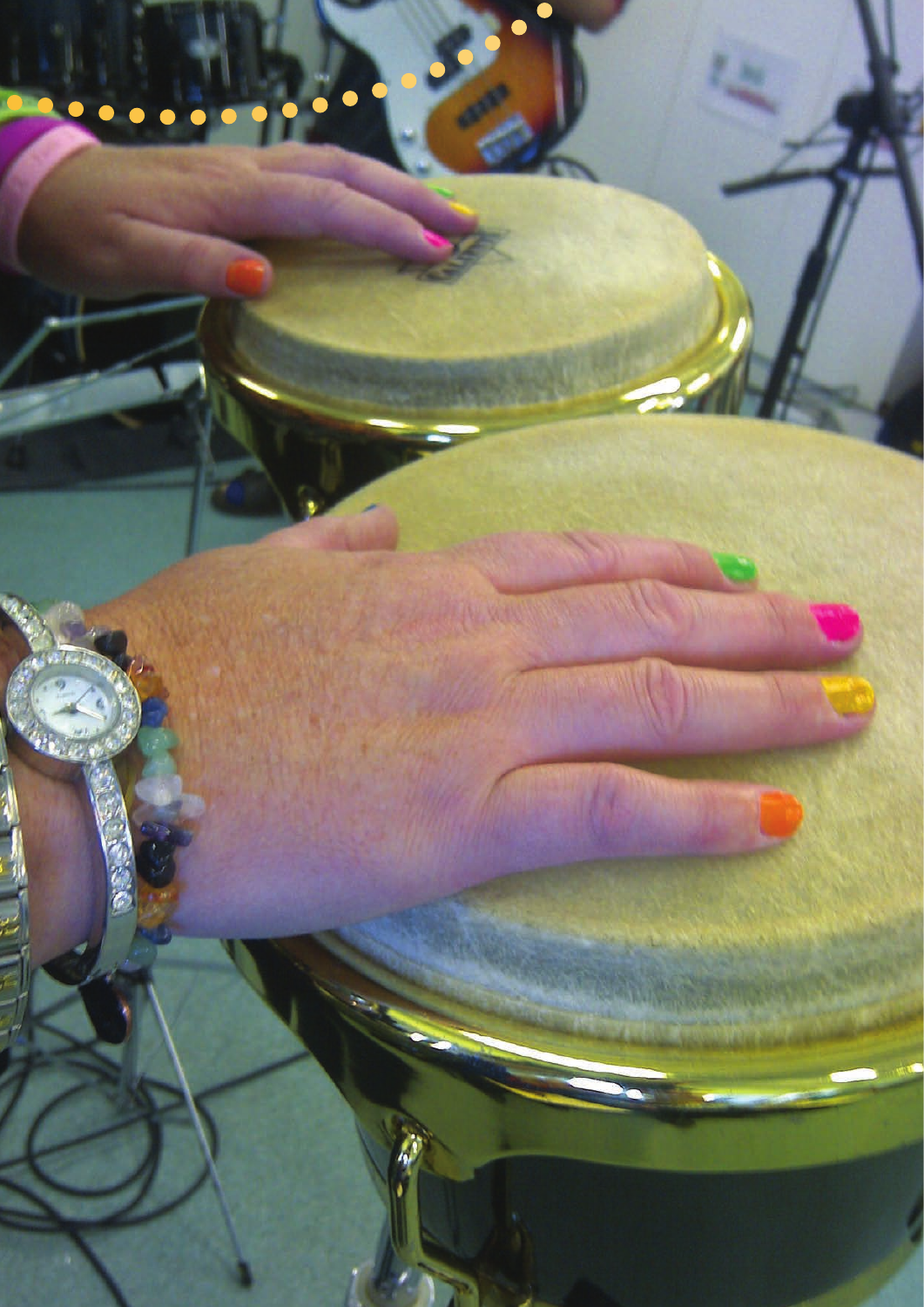# Arts and Mental Health Development Officer

The Arts and Mental Health Development Officer is responsible for assisting local and state-wide regional communities achieve their arts and mental health development aspirations.

- **•** Provides opportunities for people with mental health issues to develop skills, pursue interests and develop as artists and arts practitioners.
- **•**  Provides opportunities for people to be involved in the wider community and access services.
- **•** Provides opportunities for people to make a visible and valued contribution to the arts sector.
- **•** Provides support for individuals in specialist areas of practice.
- **•** Encourages organisations to collaborate in developing creative projects and programs which empower people with mental health issues.
- **•**  Support practices and projects that foster arts leadership.
- **•** Assists in reducing the stigma sometimes associated with mental illness.
- **•** Provides a vehicle to express feelings, and emotions in a positive, creative, safe environment that supports the "Recovery Process".

"The Jam, The Mix, The Gig has helped me greatly. It has provided an audience for my songs, given me performance experience, enabled me to work with other musicians and increased my life skills."

15

**Ben Martin** JMG program

 $\bullet$ 

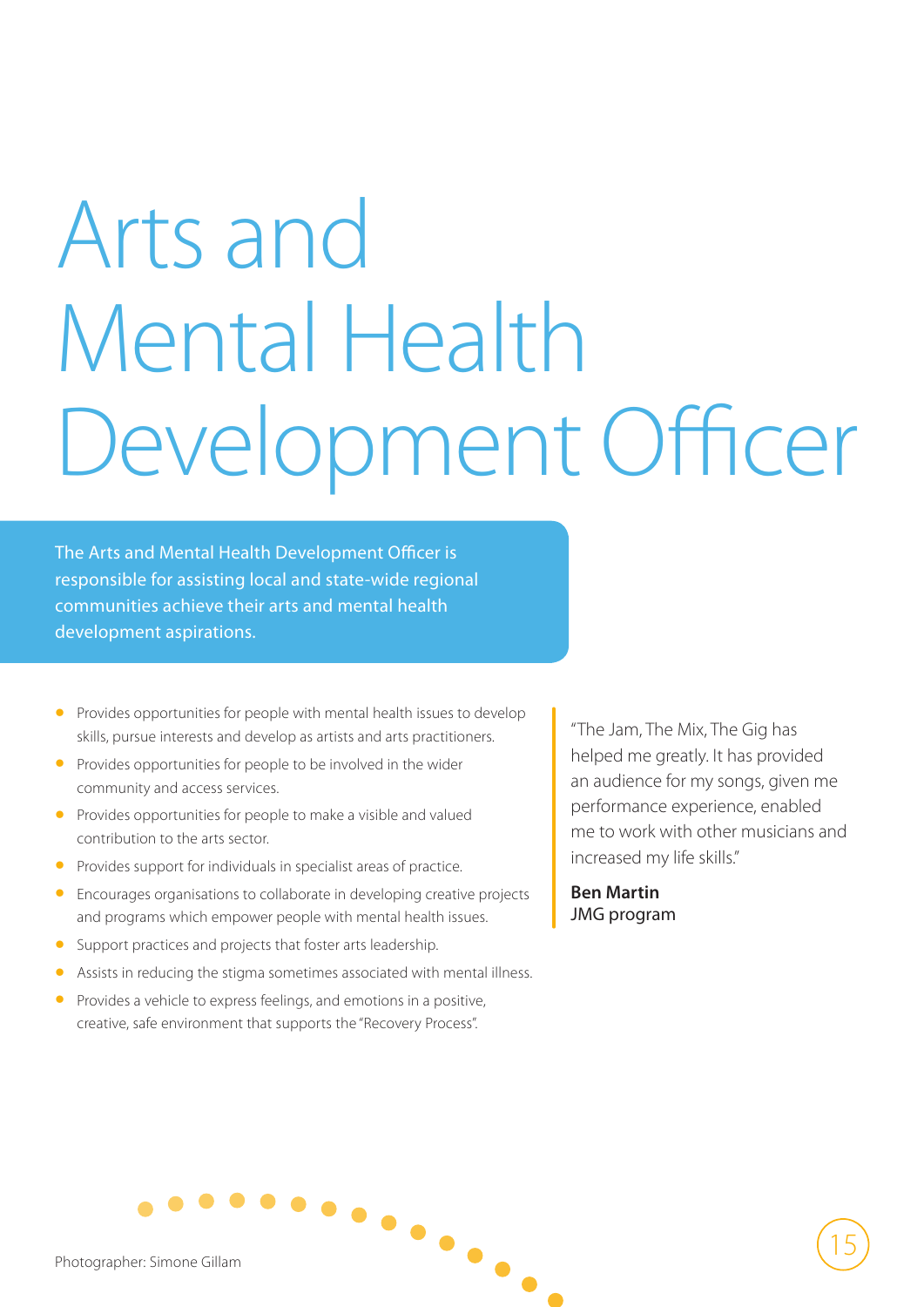# Acknowledgements

This resource has been developed with approval from Mike White and Mary Robson of the Centre for Medical Humanities, Durham University, UK (2009), who produced their document *Participatory Arts Practice in Healthcare Contexts Guidelines for Good Practice* which was developed through a consultation exercise commissioned by Waterford Healing Arts and Health Service Executive (South), Ireland."

It was their document *Participatory Arts Practice in Healthcare Contexts Guidelines for Good Practice* that contributed to the inspiration of the creation of this booklet.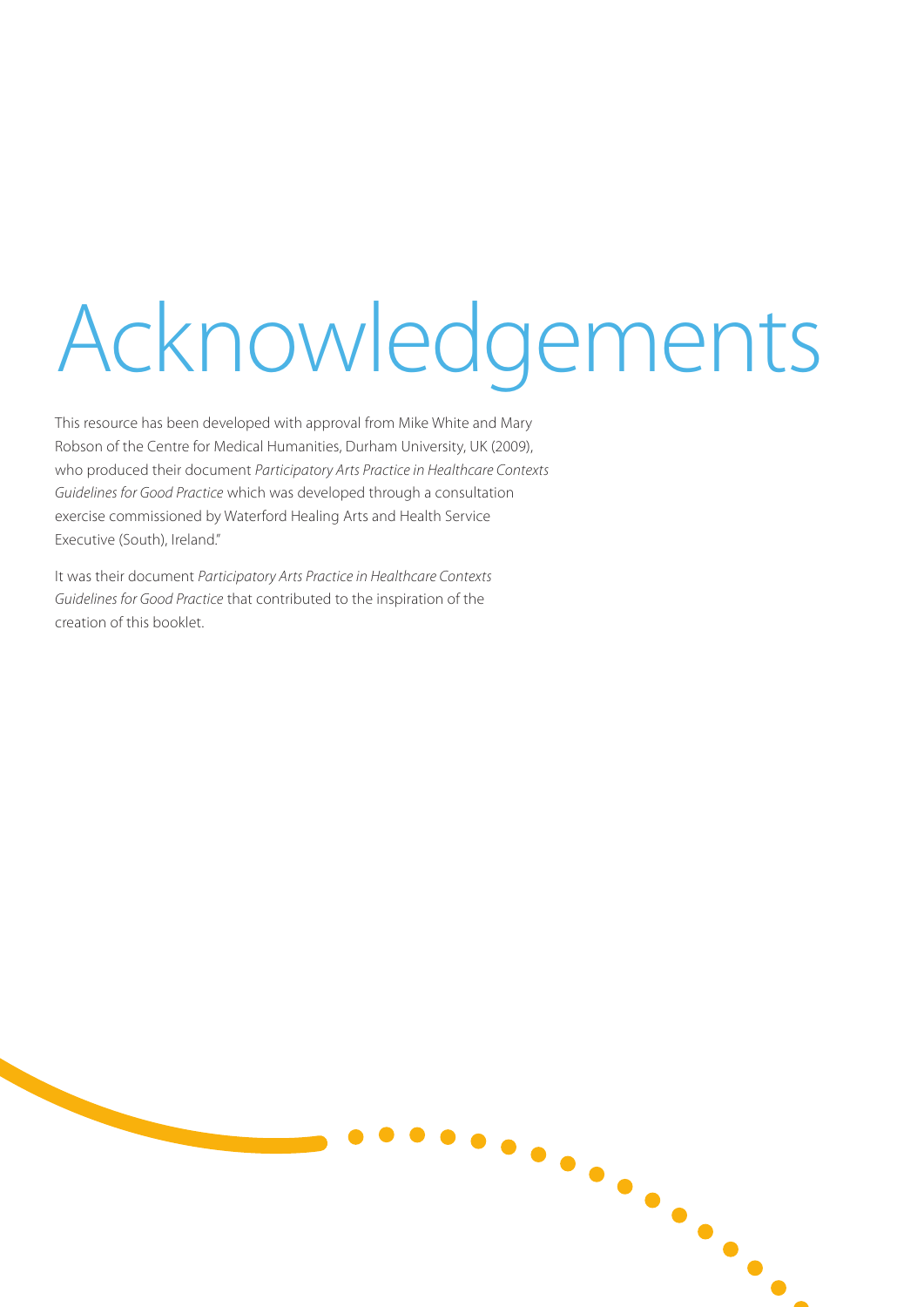### Peer Assessment Panel

### **• Ava Leitner**

Team Leader, The Cottage, Eastern Mental Health, CALHN Central Adelaide Local Health Network

**• Helen Crawford**

Artist, Community Artist

#### **• Kate Eglinton**

Former Senior Project Officer, Country Health SA, Mental Health SA founding member of partnership between CHSALHNMH and Country Arts SA

### **• Kirstie Jamieson**

Manager Arts and Cultural Development, Country Arts SA

**• Mandy Brown**

Indigenous Arts and Cultural Development Officer, Country Arts SA

- **• Martin Sawtell** Access2Arts
- **• Melissa Burgemeister** Former Arts Coordinator – Neami National
- **• Michelle Casserley** Art Facilitator for MIFSA, Mental Illness Fellowship South Australia (Port Lincoln)
- **• Michelle Krieg** Art Therapist, Uniting Communities

#### **• Naomi Fallon**

Arts & Cultural Development Officer, Country Arts SA, Tatiara District Council

- **• Ollie Black** Creative Producer, Country Arts SA
- **• Peg McCann**

Former Team Leader MIFSA, Mental Illness Fellowship South Australia, Port Lincoln

- **• Rebecca Farrant** Arts & Cultural Development Officer, Country Arts SA, Berri
- **• Robert Petchell**

Music & Program Director, The Jam, The Mix, The Gig Program (The JMG)

**• Robyn George**

Mental Health Clinician (Occupational Therapist) Southern Fleurieu Health Service SA Health Government of South Australia

- **• Simone Gillam** Arts and Mental Health Development Officer, Country Arts SA Country Health SA
- **• Tracey Davis** Mindshare
- **• Vicki Mau** Mental Health Service Coordinator, Uniting Communities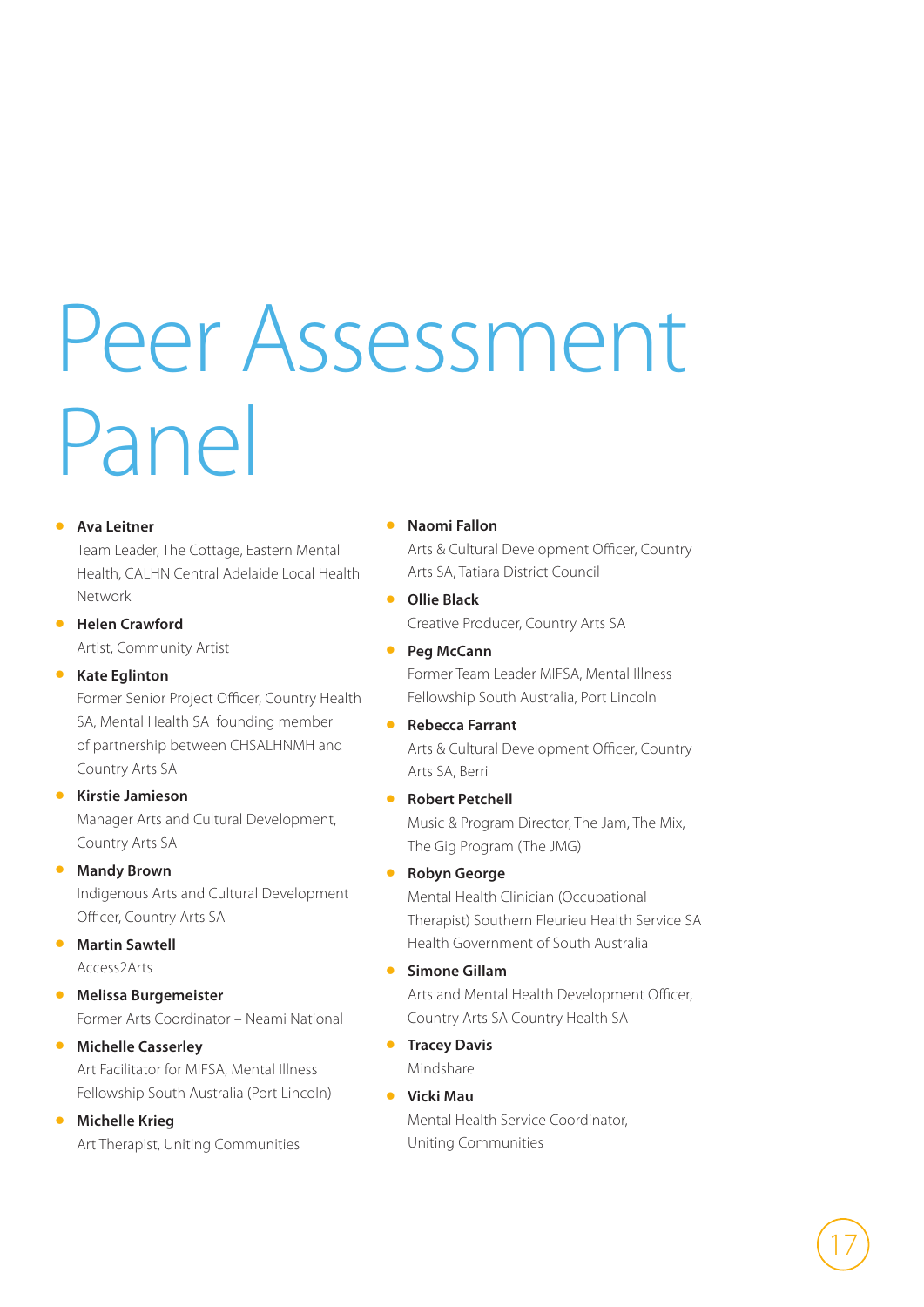# Thanks to

**Helen Crawford** Artist and mentor

**Country Arts SA and Country Health SA Steering Committee**

# Your feedback

This document is a dynamic resource that may change in response to the feedback we receive from people working in the field of arts and mental health. We hope you will take the opportunity to provide feedback.

Please send your feedback to:

#### **Simone Gillam**

Arts and Mental Health Development Officer PO Box 2411 Port Lincoln 5606 Email: simone.gillam@countryarts.org.au 08 86397907 0427800157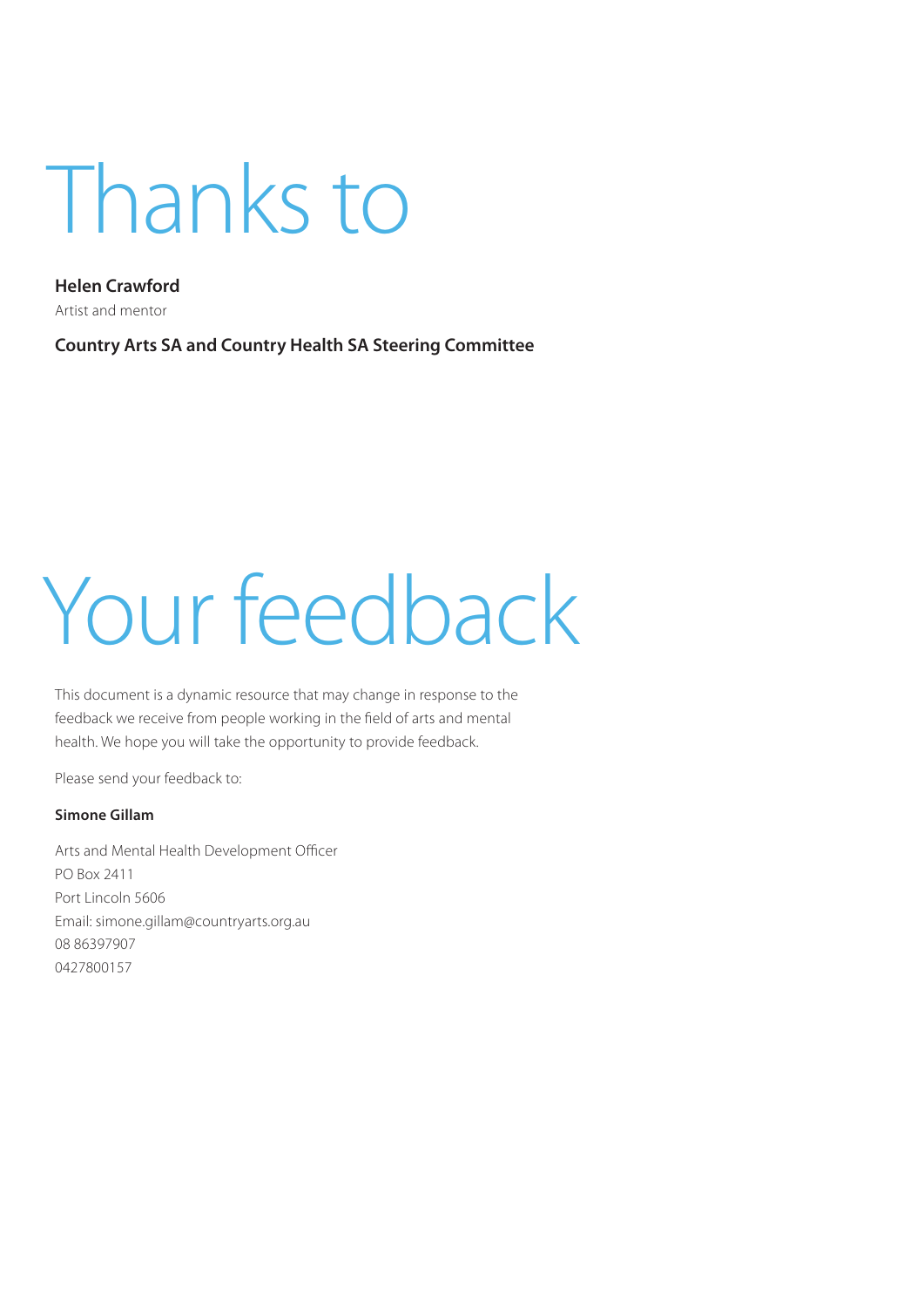# References

### **Mind Share**

http://mindshare.org.au/

### **SA Health**

http://www.sahealth.sa.gov.au/wps/wcm/connect/Public+Content/SA+Health+Internet/ Healthy+living/Healthy+mind/Rethink+Mental+Illness

### **Rural Health Australia**

http://www.ruralhealthaustralia.gov.au/internet/rha/publishing.nsf/ Content/NSFRRH-homepage

### **Mental Health in Multicultural Australia**

http://www.mhima.org.au/framework/introducing-the-framework/glossary

### **About.com**

http://humanresources.about.com/od/teambuilding/qt/norms\_sample.htm

### **Neami Arts Program** Comet Arts Group Norms January 2012

**Art Health Institute** http://www.artshealthinstitute.org.au/

**The Institute for Creative Health** http://instituteforcreativehealth.org.au/

### **Universal declaration of human rights article 27**

(1) Everyone has the right freely to participant in the cultural life of the community, to enjoy the arts and to share in scientific advancement and its benefits.





**Government of South Australia** 



**Government of South Australia** 

Arts SA